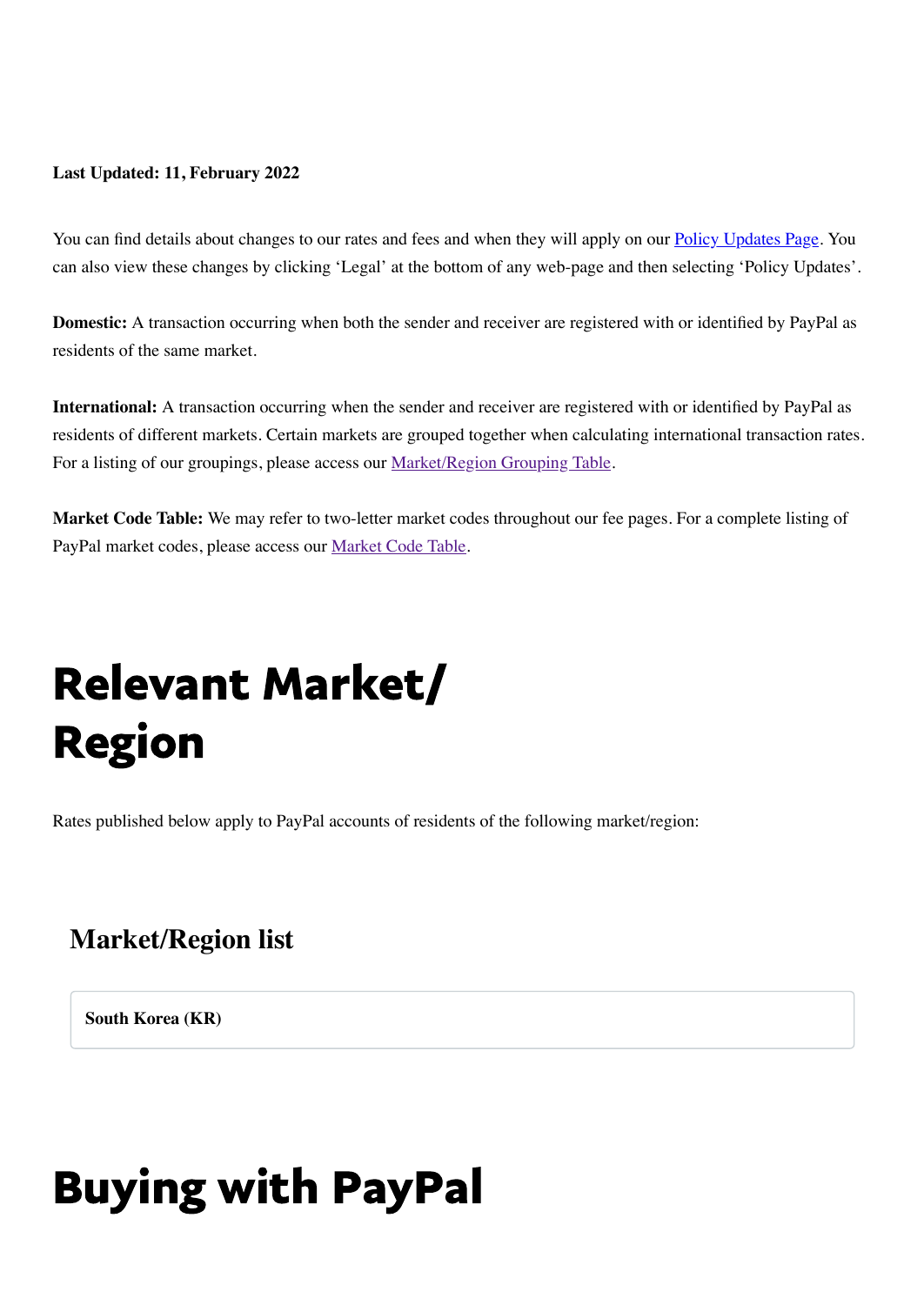It's free to use PayPal to pay for a purchase or any other type of commercial transaction unless it involves a currency conversion.

#### **Online or in-store**

**Rate**

**No Fee (when no [currency conversion](#page-1-0) is involved)**

# Selling with PayPal

When you buy or sell goods or services, make any other commercial type of transaction, send or receive a charity donation or receive a payment when you "request money" using PayPal, we call that a "commercial transaction".

<span id="page-1-0"></span>For the listings of selling rates, please visit our **[PayPal Merchant Fees](https://www.paypal.com/kr/webapps/mpp/merchant-fees?locale.x=en_KR) Page.** 

## Currency Conversions

For information about how we convert currency, please see the [user agreement](https://www.paypal.com/kr/webapps/mpp/ua/useragreement-full?locale.x=en_KR).

[The transaction exchange rate used for your currency conversion includes a fee which we charge above the base](https://www.paypal.com/kr/webapps/mpp/ua/useragreement-full?locale.x=en_kr#currency-conversion1) exchange rate. The fee depends on the type of currency conversion, as follows:

#### <span id="page-1-1"></span>**Conversions when sending payments or receiving refund(s)**

Inclusive of standard Personal and Commercial Payment types and receiving a refund beyond 1 day of the date of the original payment.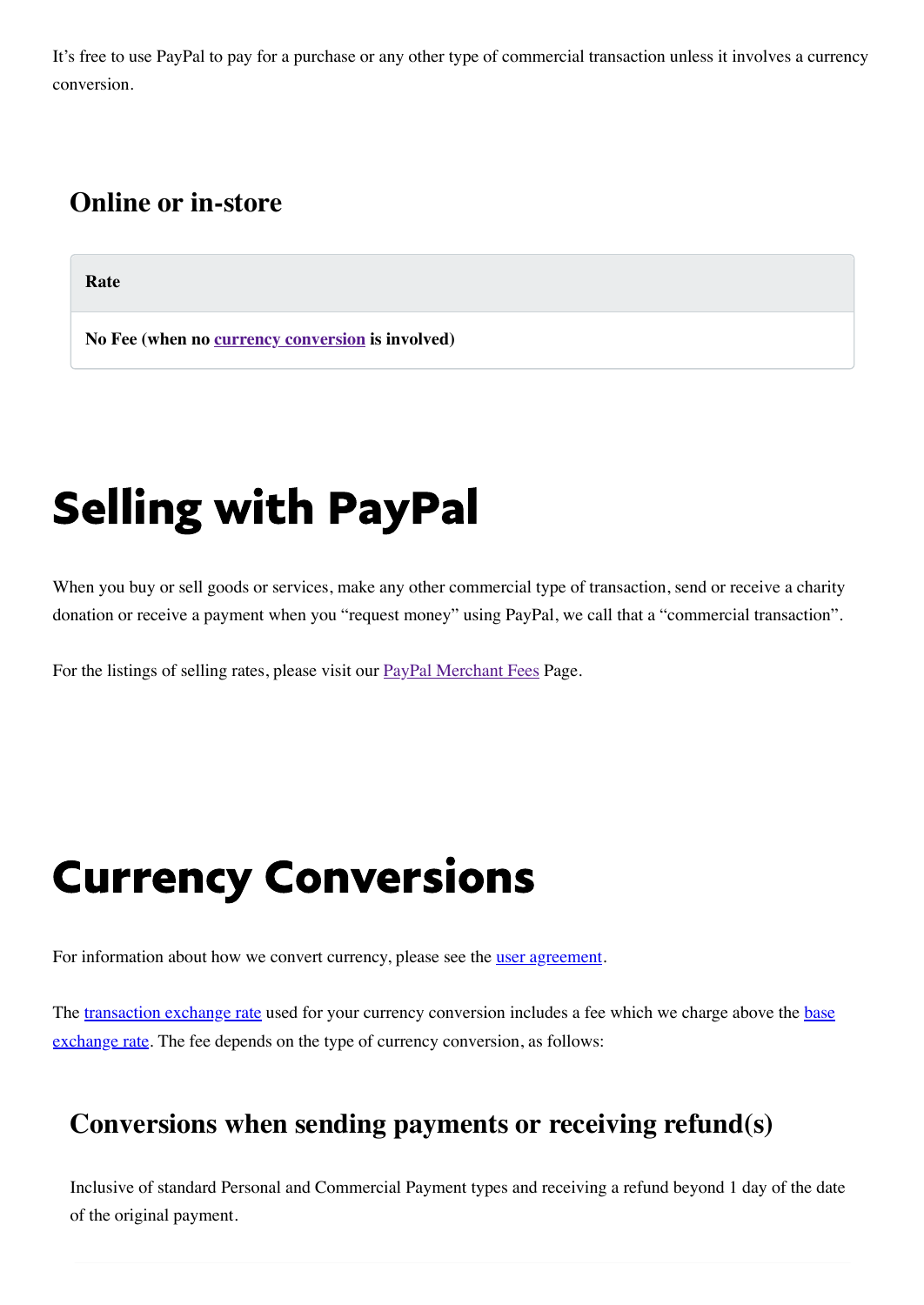**1.00%**

#### **Conversions in all other cases**

Rates for all other currency conversions:

| Rate     |  |  |
|----------|--|--|
| $3.00\%$ |  |  |

### Withdrawals Out of PayPal

You can typically withdraw money out of PayPal by standard withdrawals/transfers to your linked bank account. A currency conversion (and [currency conversion fees\)](#page-1-0) may also apply.

Note: For additional listings of transfer rates out of business accounts, please visit our **[PayPal Merchant Fees](https://www.paypal.com/kr/webapps/mpp/merchant-fees?locale.x=en_KR) Page**.

#### **Withdrawing a balance from a personal PayPal account**

| Withdrawal/Transfer<br>to | <b>Withdrawal/Transfer Type</b>          | Rate                                                      |
|---------------------------|------------------------------------------|-----------------------------------------------------------|
| <b>Bank Account</b>       | Withdrawals made to your U.S.<br>account | 3.00% (when no <u>currency conversion</u> is<br>involved) |

**Currency Conversions:** If you withdraw your balance in a currency other than the currency in which the balance on your account is denominated, you will additionally be charged [currency conversion fees](#page-1-1).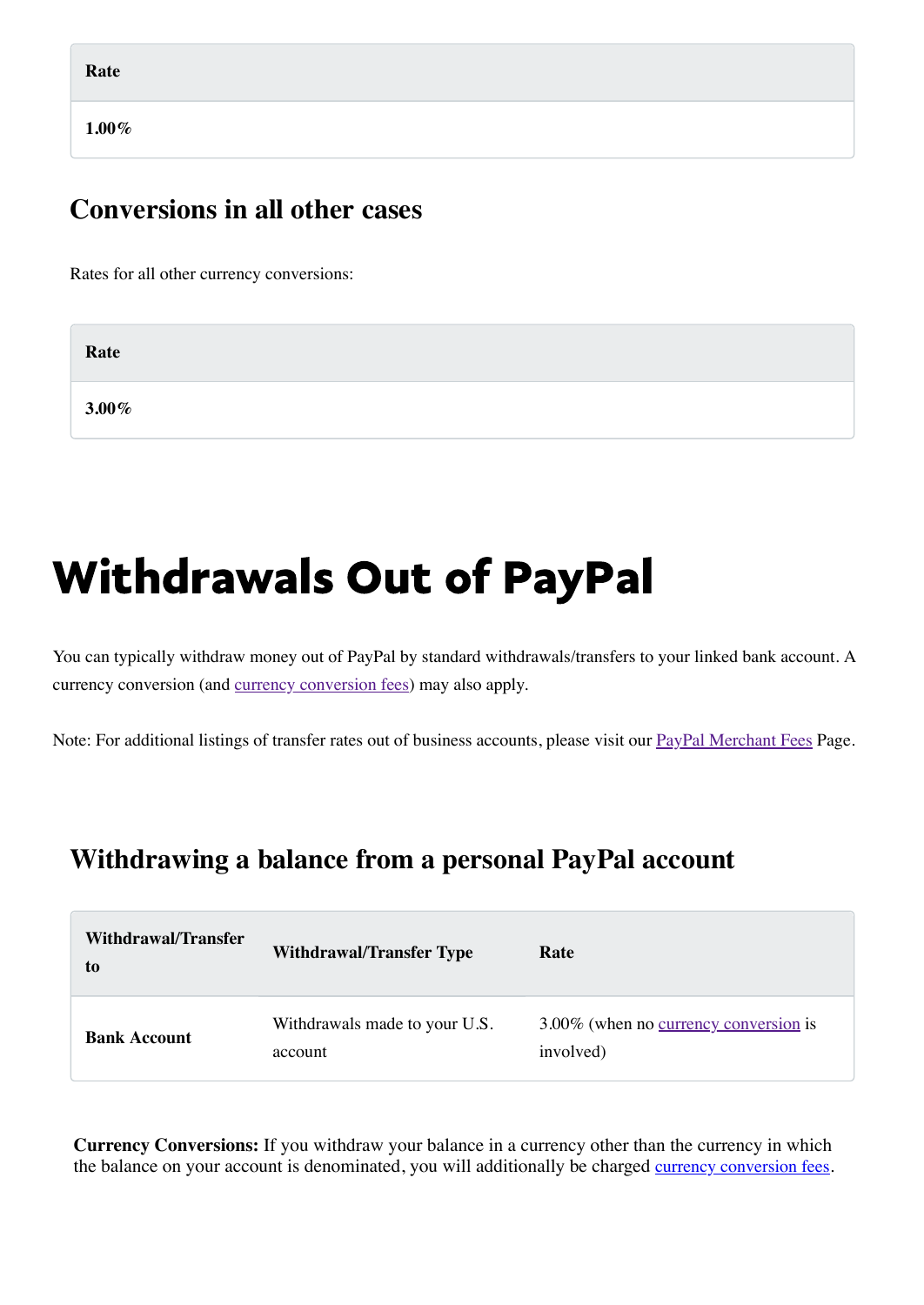### Other Consumer Fees

Included below are fees associated with events, requests, or actions that may happen when you use your account.

#### **Other Fees**

| <b>Activity</b>                                                      | <b>Description</b>                                                                                                                                                                                                                                                                              | Rate                                                                           |
|----------------------------------------------------------------------|-------------------------------------------------------------------------------------------------------------------------------------------------------------------------------------------------------------------------------------------------------------------------------------------------|--------------------------------------------------------------------------------|
| <b>Bank Return on</b><br>Withdrawal/Transfer out of<br><b>PayPal</b> | This fee is charged when a<br>withdrawal/transfer out of<br>PayPal is attempted by a user<br>and it fails because incorrect<br>bank account information or<br>delivery information is provided.                                                                                                 | No Fee                                                                         |
| <b>Credit Card and Debit Card</b><br>Confirmation(s)                 | Some users, in order to increase<br>their sending limit or as PayPal<br>may determine, may be charged<br>a credit card and debit card link<br>and confirmation fee. This<br>amount will be refunded when<br>you successfully complete the<br>credit card or debit card<br>verification process. | See Credit Card and Debit Card<br><b>Link and Confirmation Table</b><br>below. |
| <b>Records Request</b>                                               | This fee will apply for requests<br>of information relating to why<br>we had reasonable justification<br>to refuse your payment order.<br>We will not charge you for<br>records requested in connection<br>with your good-faith assertion of<br>an error in your PayPal account.                | 10.00 SGD or other currency<br>equivalent (per item)                           |

### <span id="page-3-0"></span>**Credit Card and Debit Card Link and Confirmation Table**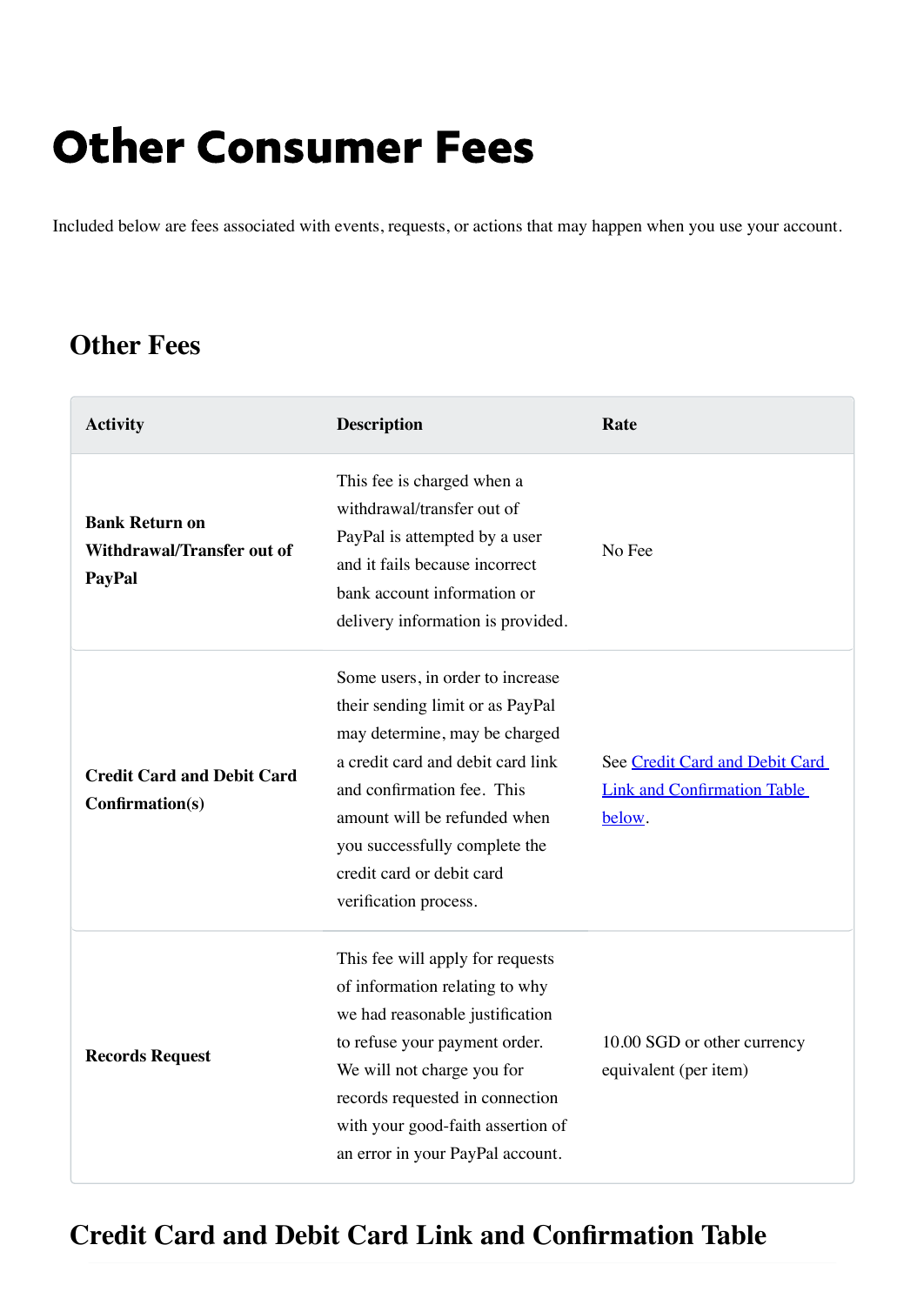| <b>Currency</b>          | Rate            |
|--------------------------|-----------------|
| <b>Australian dollar</b> | <b>2.00 AUD</b> |
| <b>Brazilian real</b>    | <b>4.00 BRL</b> |
| <b>Canadian dollar</b>   | 2.45 CAD        |
| <b>Czech koruna</b>      | 50.00 CZK       |
| <b>Danish krone</b>      | 12.50 DKK       |
| <b>Euro</b>              | <b>1.50 EUR</b> |
| <b>Hong Kong dollar</b>  | 15.00 HKD       |
| <b>Hungarian forint</b>  | 400.00 HUF      |
| Israeli new shekel       | 8.00 ILS        |
| Japanese yen             | 200.00 JPY      |
| Malaysian ringgit        | 10.00 MYR       |
| <b>Mexican peso</b>      | 20.00 MXN       |

| <b>Currency</b>           | Rate            |
|---------------------------|-----------------|
| <b>New Taiwan dollar</b>  | 70.00 TWD       |
| <b>New Zealand dollar</b> | 3.00 NZD        |
| Norwegian krone           | 15.00 NOK       |
| <b>Philippine peso</b>    | 100.00 PHP      |
| <b>Polish zloty</b>       | <b>6.50 PLN</b> |
| <b>Russian ruble</b>      | 60.00 RUB       |
|                           |                 |